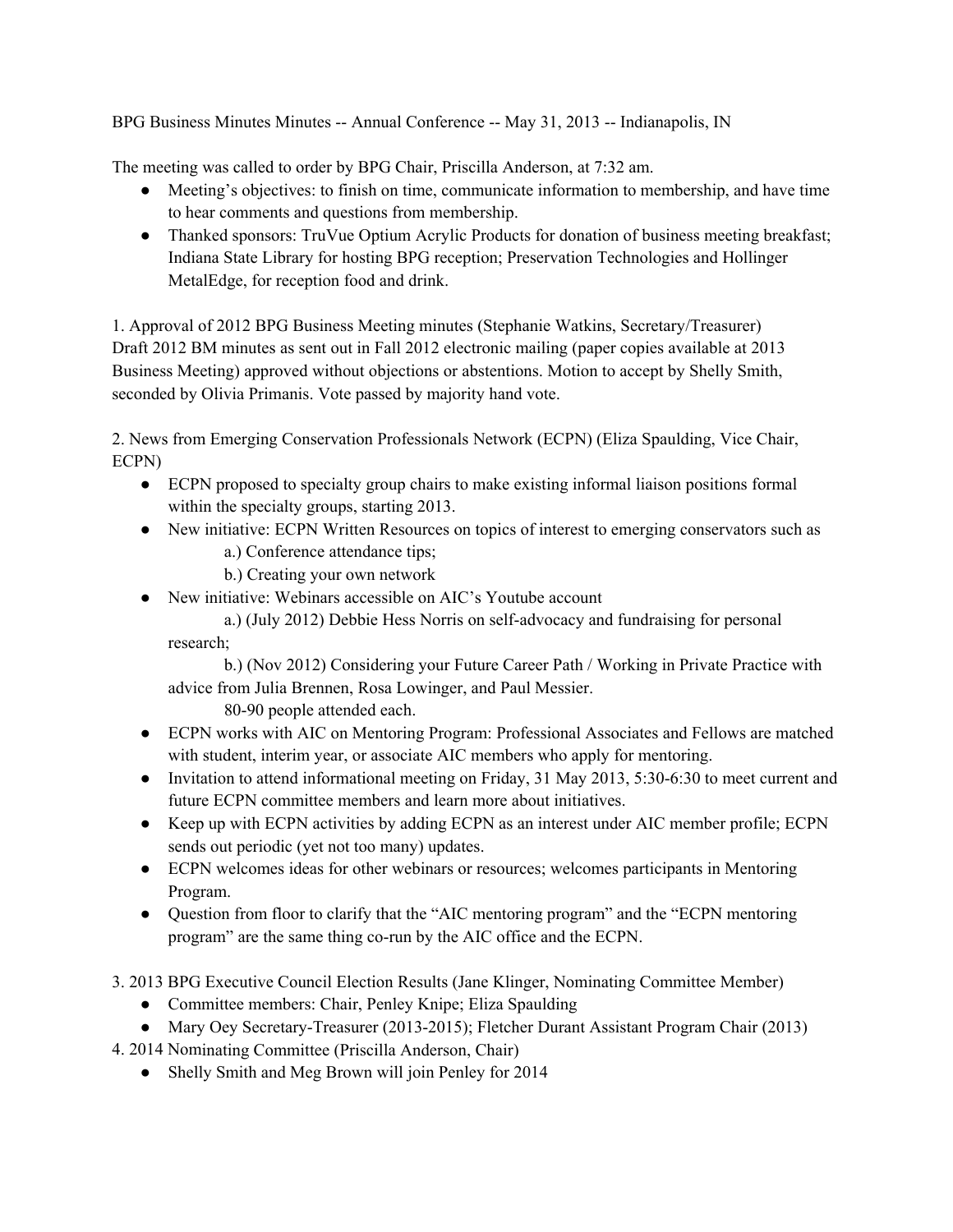- 5. Chair's Report (Priscilla Anderson, Chair)
	- [Full text in eBlast sent out by Steven Charles, 6/12/2013]
	- Leadership goal: keep BPG moving forward, e.g., improve efficiency of communications

6. Closeout of 2012 Budget and Proposed Budget for 2013 (Stephanie Watkins, Treasurer)

- 2012 revenues and expenses: on Dec 31, 2012 (AIC on a calendar year), BPG had \$30,086.23. Subtract the 2012 expenses that were not billed by Dec. 31 to see BPG overspent by \$1273.14, which is not too bad (don't be fooled by the initial impression that BPG had a profit of \$7,736.02). Stephanie thanked the Exec Council and the committee volunteers for being mindful of their total 2012 expenses this year, following last year's difficult message about the dwindling BPG reserves. She is very thankful that BPG will have something in reserve for the next two years given the next two meeting sites will be very expensive.
- 2013 projection of revenue and expenses: Two totals on the right: estimated 2013-only total expenses and 2013 with 2012 unbilled expenses included. BPG worst-case projected revenue will be down to \$20,361, given no additional membership, future donations, or purchase of BPG products. Stephanie hopes lapsed conservation colleagues may rejoin.
- Thanked generous support from vendors over the years: As of Dec. 2012, BPG had received \$31,300 in donations; current reserves are around \$30,000; we would already be bankrupt if it weren't for the generosity of the donors
- Membership total as of May 2013 is up to 1172 members. Membership reported at 2012 Business Meeting was 947; membership by Dec 2012 was 1074. Approximately 90% of BPG's operating costs come from membership support, so thank you for being a member. Breakdown by category: General members: 876; Student Members: 107; International Members: 171; and International Student Members: 18.
- Call for questions without anyone coming forward.
- Motion to accept Treasurer's Report by Jane Klinger, seconded by Olivia Primanis. Treasurer's report approved without any objections or abstentions by majority hand vote..

7. Update on 2013 Annual Meeting (Sarah Reidell, Program Chair)

- Four local food trucks organized to be at front of hotel; food can be brought into the exhibit area.
- Changes to program: Elissa O'Loughlin talk is cancelled to extend tips session from 9:45 to 11:30 am. Fenella France's talk on watermark capture is cancelled, to adjourn early Sat at 4:30 pm to watch BPG member Fletcher Durant perform in the Great Debate
- Tips will be published in short little paragraphs in the ANNUAL
- Encourage use of social media during and after meeting: tweet, blog -- use blog to contact speakers with questions and continue conversation
- WIKI Lunch on Friday. Can attend lunch without ticket/eating.

8. 2013 BPG Reception (Emily Rainwater, Assistant Program Chair):

- BPG reception at Indiana State Library starts 6:30. Provided printed walking directions
- Two drink tickets (for beer, wine, or soft drink) if you bought a reception ticket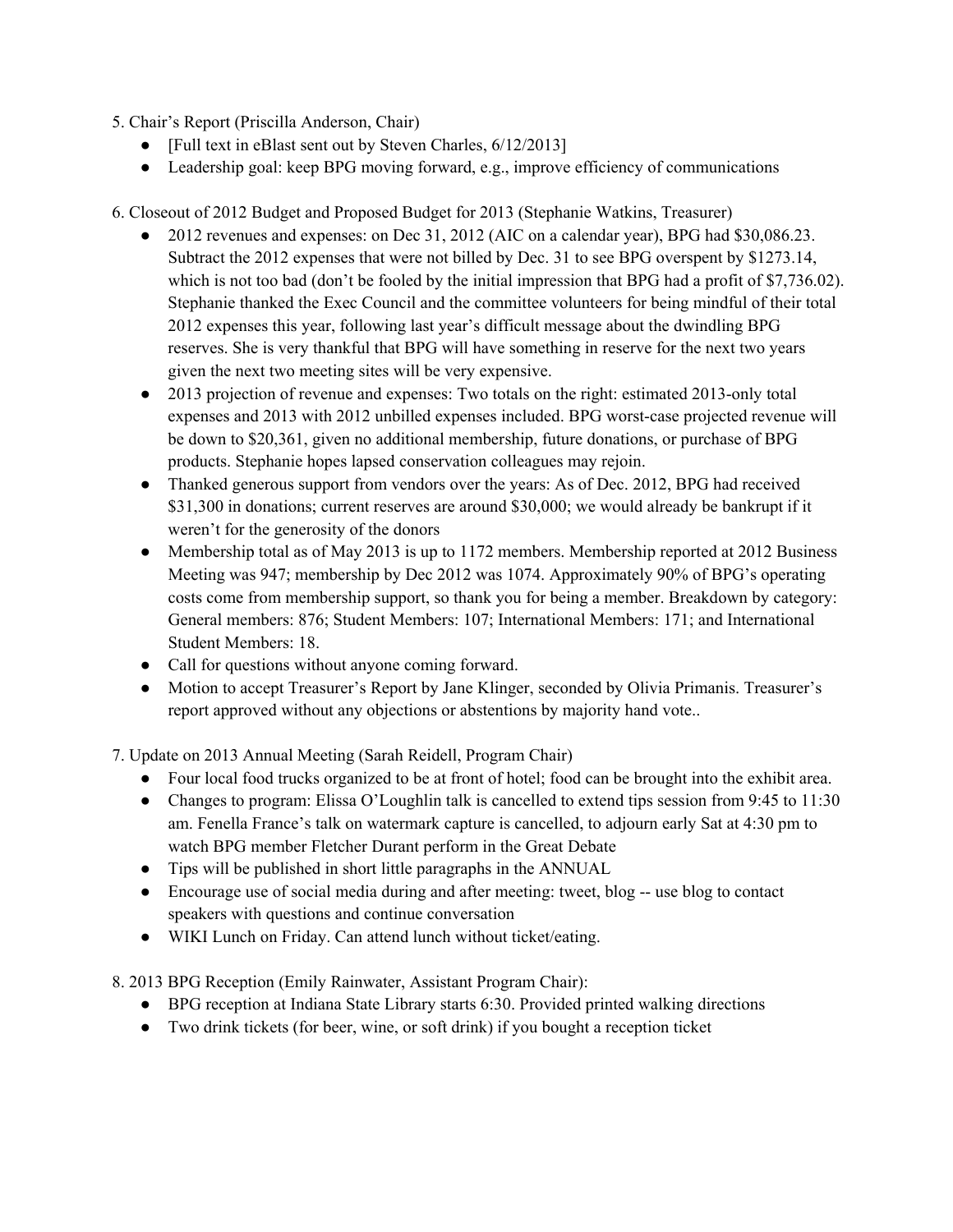9. AIC Board Update (Stephanie Lussier, AIC Board Director for Professional Education and Training, and liaison for ECPN and BPG's Education and Programs Committee, and Jennifer Hain Teper, AIC Board Treasurer):

- AIC Board has two other BPG members (4 total), Sarah Stauderman as Director, Committees and Task Forces, and Peggy Ellis as incoming Vice President.
- 2014 Annual Meeting in San Francisco theme is "Preventative Conservation and Sustainability"
- Read message from new AIC President, Pam Hatchfield: "Rather than focusing exclusively on treatment, conservation professionals today routinely incorporate preventive measures today into the care of cultural heritage. Coupled with the awareness that our work takes place within the larger context of an increasingly fragile global climate, we have become increasingly dedicated to the issue of sustainability. The new Collections Care Network and the Committee for Sustainable Conservation Practice are combining forces to develop a program for 2014 that explores how these two concepts are changing the way we practice conservation. The AIC Board is eager for members to share their expertise and projects in these areas. Topics can range from architectural projects to rehousing and storage, approaches to archaeological excavations, collections maintenance practices, or recycling and efficiencies in your own private practice."
- AIC Board wants to be known to members and wants members to feel comfortable enough to provide ideas about annual meeting program. E.g., annual meeting format changes with simultaneous sessions in response to member interests for a more interactive conference, but experimental format is confusing to some members. Conference theme is focus of General Session; specialty groups can explore theme further or develop programs following desire of SG members. E.g., Socratic dialog and Wiki lunch training session were two new 2013 ideas that came from the membership.
- Call for 2014 papers will go out after 2013 Annual Meeting.
- Jennifer: voice your ideas early to AIC Board to get on Meeting schedule and to give Board max flexibility to consider alternative approaches; no need to have program fully formed.

10. Archives Conservation Discussion Group (ACDG) Report (Tonia Grafakos, ACDG Co-Chair)

- ACDG right after Business Meeting. Discussing topic "Is it Real: The Value and Use of Surrogates.
- Call for co-chair, a two-year position. Contact Tonia if interested.
- 11. Art on Paper Discussion Group (APDG) Report (Scott Homolka, APDG Co-Chair)
	- Nancy Ash and Stephanie Lussier, co-chairs
	- New group, debut 2013; thanked BPG for realizing new group
	- Inaugural session, "Making Terminology Meaningful (10:30 am Friday, 31 May 2013).
	- Nancy participated in abstract review and selection process
	- Staggered schedule for 3 discussion groups going forward: APDG on 2014, off 2015
	- 2014 Co-chairs will be Nancy and Scott
	- 2015 Stephanie Lussier and new co-chair will prepare for 2016.
	- Call for 2015 co-chair will go out during 2014 Business Meeting.
	- Invite and welcome everyone to participate in APDG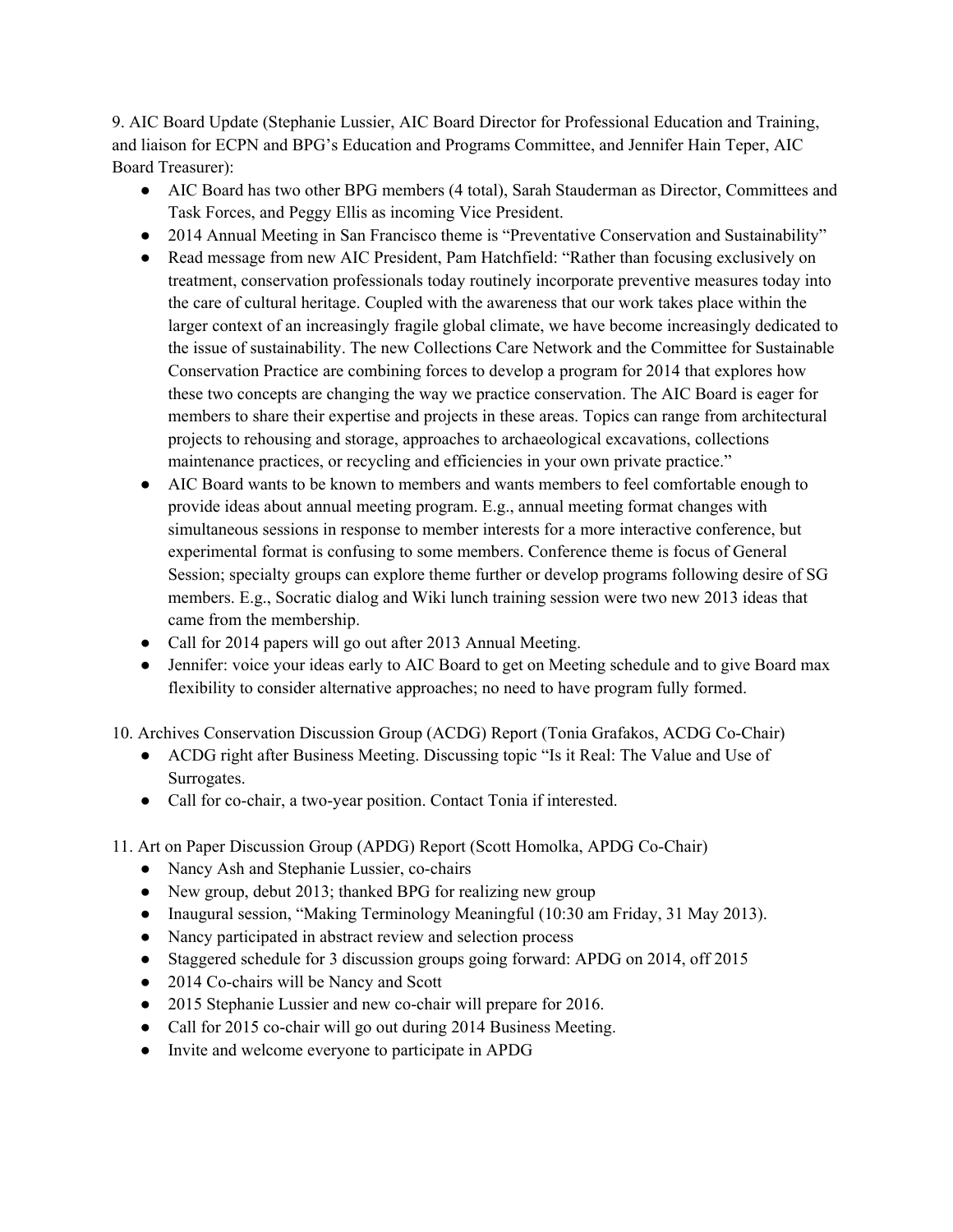12. Library Collections Conservation Discussion Group (LCCDG) Report (Sarah Reidell, Co-Chair, for Justin Johnson, absent)

- New rotating schedule for 3 discussion groups: 2013 LCCDG off; 2014 and 2015 on
- Justin looking for co-chair to commit to the 2 year term -- contact him directly
- Stephanie Watkins added that any member with passion and interest can serve as co-chair; member does not have to be a fellow or a professional associate.

13. Education and Programs Committee (EPC) Report (Laura O'Brien Miller, Co-Chair)

- Thank you to fellow committee members: Ann Kearney, co-chair, working on advancing distance learning opportunities; Ian Bogus, working on conservation in the digital environment; Andrew Huot, working on opportunities for advanced skills in the treatment of books and paper-based materials.
- EPC updated directives and mandate; will be available on the BPG website
- EPC committee decided to formally include an ECPN member on the committee. Call to interested emerging professionals to join EPC -- contact Laura directly (email available through BPG website).
- Urge members to share ideas about future program opportunities, such as workshops, speakers, venues -- contact any EP committee member. What are you interested in learning? Ideas do not have to be grand or completely thought out.

14. Publications Committee Report (Olivia Primanis, Chair)

- Minutes from 2012 mid-winter meeting 2012 (rescheduled for March 2013) will be available on the listserve.
- One person attended March 2012 meeting via Google Plus (like Skype; 10 people can be visible on a screen). Will save costs going forward: replace single annual day-long meeting with several 1-2 hour meetings via GPlus. Preferable to see faces, instead of conference call (audio) only.
- Thank you Renee Wolcot, for editing ANNUAL.
- Thank you Walter Henry and Amy Baker for getting all Annuals through 2011 online
- Thank you Bruce Baumbarger for work on BPG website, for liaising with AIC, and for investigating new platforms to facilitate communications within BPG.
- Thank you Lynn Kidder, who is retiring this year, for serving as BCC Chair
- Welcome and thanks to Rachel Freeman for assuming the position of WIKI coordinator for both BCC and PCC.
- Call for volunteers to contribute to the WIKI. Publications Committee plans to send out a questionnaire asking people what inspires them to contribute and what are impediments to contributing. Interested members contact Rachel Freeman, Olivia Primanis, Evan Knight (all present at the meeting).
- 15. Acknowledgment of Awards/Grants Recipients (Priscilla Anderson, Chair)
	- Verbal acknowledgement in bulk of numerous BPG members who received awards and grants this year. Encouraged members to apply for available grants. Individuals listed on background slides during breaks:
	- 1. Marion Verborg: FAIC/Samuel H. Kress Foundation International Travel Grant
	- 2. Soyeon Choi, FAIC Carolyn Horton Fund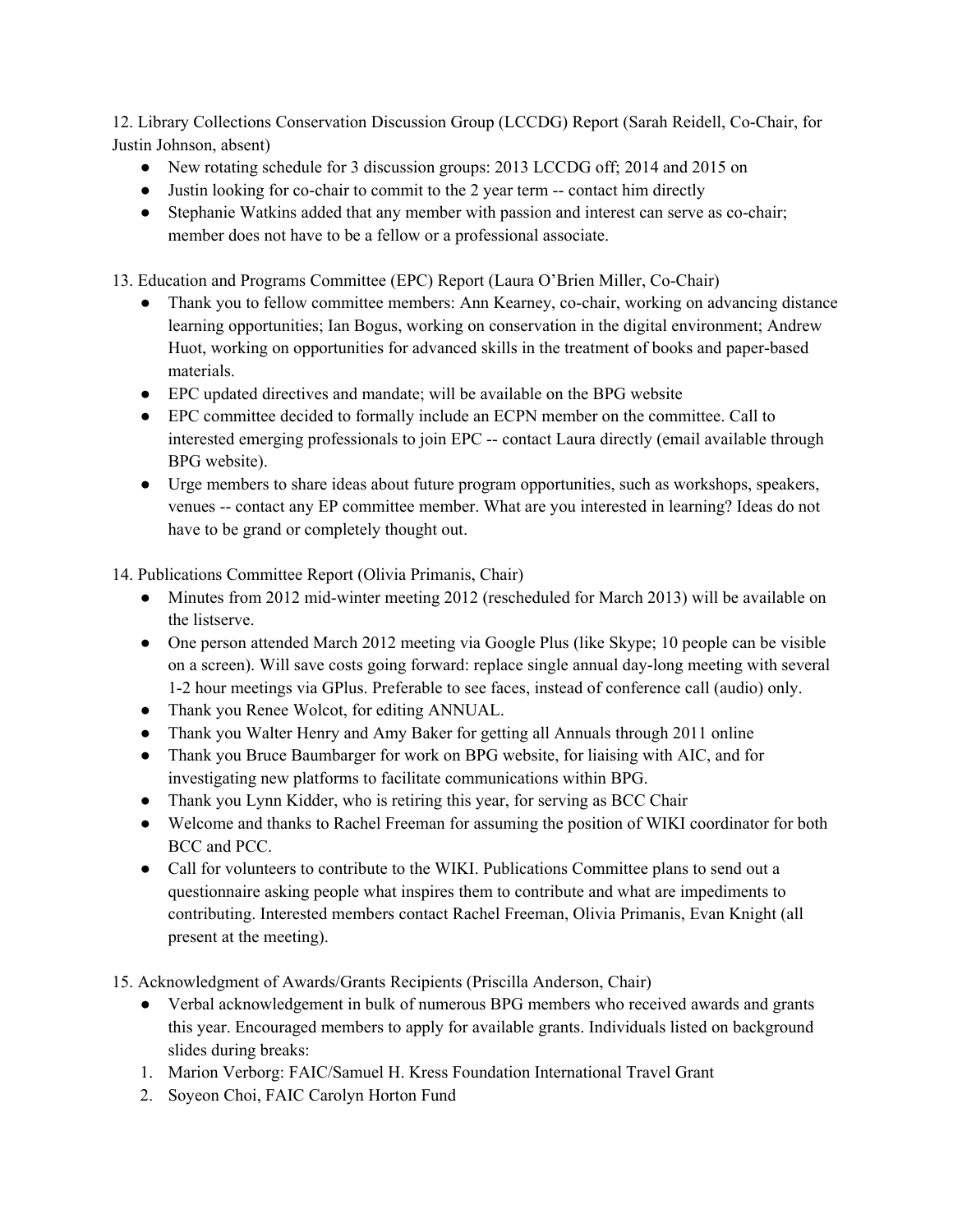- 3. Jessica Makin, FAIC Carolyn Horton Fund
- 4. Sylvia Albro, FAIC Carolyn Horton Fund
- 5. Lauren Calcote, FAIC Carolyn Horton Fund
- 6. Amy Hughes, FAIC George Stout Memorial Fund
- 7. Renée Wolcott, FAIC George Stout Memorial Fund

16. Status on BPG's FAIC Donations (Priscilla Anderson, Chair and Stephanie Watkins, Secretary/Treasurer)

- BPG donates \$1000 to Stout Fund and \$1000 to Professional Development Fund
- Priscilla proposes BPG continue at these levels. No motions or discussion from membership for any changes.

17. New Business -- Communications -- BPG listserv (Priscilla Anderson, Chair)

- BPG listserv or "group list" currently an announcements list; rarely used
- Recently proposed leveraging listserv to serve as a discussion forum (following other SGs that have done this); listserv and listserv archives would remain a members-only list;
- Feedback so far is mixed, but clear majority favor discussion forum.
- Some benefits: wider group of professional colleagues to query, but in a safe, trusted environment; a place to crowd-source wiki wisdom; identify new resources; compare policy statements; collaborate to develop best practices
- Moderation: loosely moderated; automatic posting; moderator would only step in if too personal or flagrant offenses; further rules need to be developed, such as whether to allow job postings, conference and course announcements, equipment for sale, etc.
- Managing information: new AIC website will allow preferences to be managed re: frequency; opt-out; route to specific folder
- Continue discussing on the listserv itself to reach entire membership, but start discussion here:

Discussion:

- Peggy Ellis: ambivalent; referenced Walter's response on the list; asks that difference between this and ConsDistList is clearly defined before proceeding; insufficient time to read both; concerns about missing jobs/internship announcements.
- Priscilla agrees
- Emily Wroczynski, student: cited Objects SG list as helpful for e.g., treatment questions; no postings.
- Jane Klinger: recalled earlier days of distlist when it was a broad forum for active exchange of ideas, but since beginning of objects list, tone and demographic has shifted; much more international; misses broader exchange among U.S. conservators [across disciplines?]; agrees with Peggy that lists must be defined before starting
- Priscilla: also ambivalent, but perceives that most conservators usually query close contacts/colleagues, esp. when the question may be sensitive or there is institutional pressure to not reveal our lack of knowledge; the BPG list would offer a safe place to query the entire membership, expanding beyond that group of close colleagues; more members may post; responses might be more trustworthy, coming from other BPG specialists